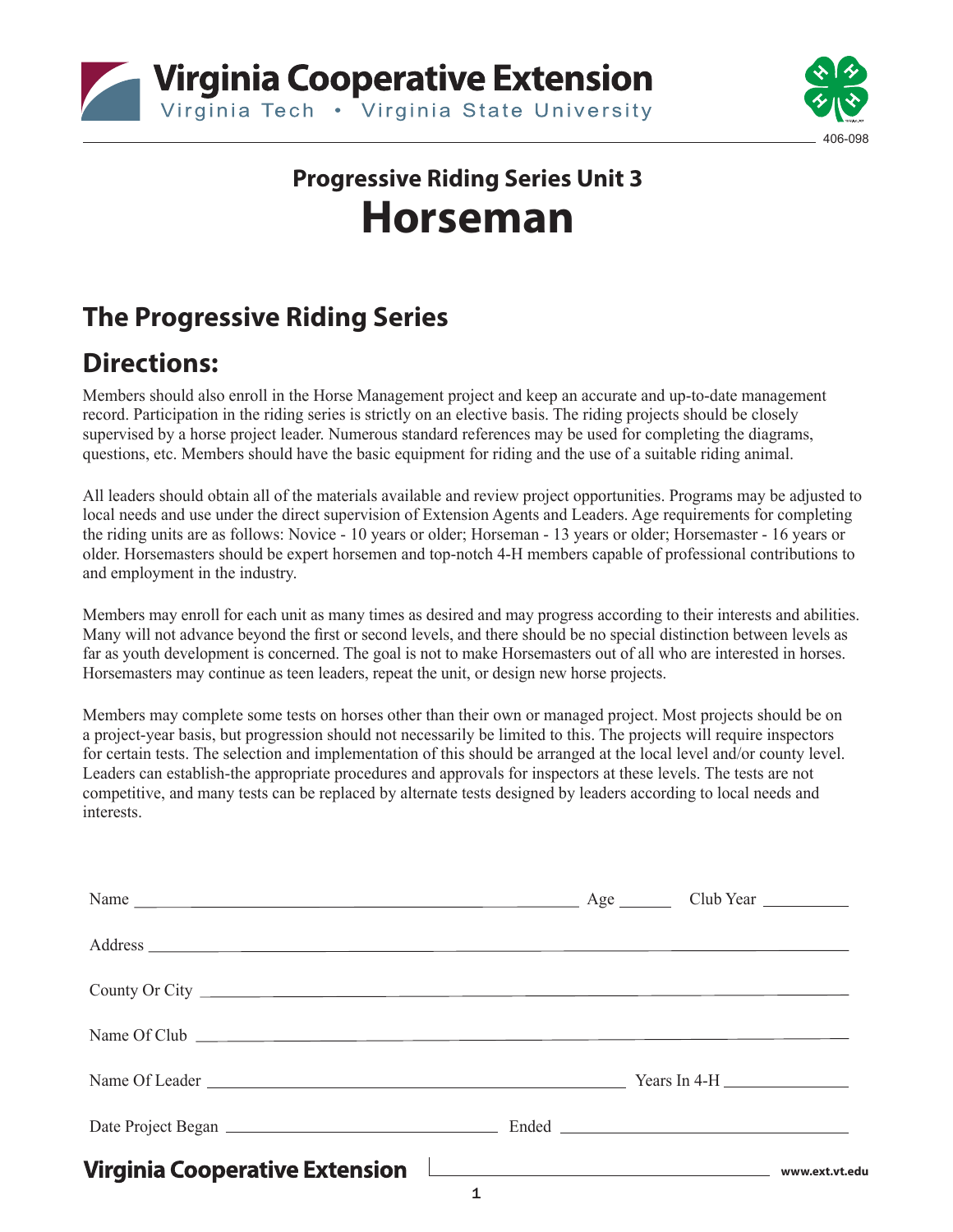All new members should enroll in the basic unit, but those who have previous experience should be advanced into the higher units as soon as they demonstrate that they are capable. A member may be working on sections in two or more units at the same time, then complete each unit as his or her age fills the requirement. The 100-mile ride for Horsemasters may be made by using more than one horse. This ride should be supervised by a distance rider and/or veterinarian. The basic unit may be used for new members prior to admitting them to the novice unit, or used for any member not wishing to go through the progressive series. Completing the basic unit prior to enrolling in the novice unit is a requirement. The completed Horsemaster book should be sent to the state Extension Horse Specialist for review and approval.

You must complete the novice project before you complete the horseman project.

Date you completed the novice unit

### **Section 1 - Experience**

(Minimum of 100 hours in this unit)

#### A. Riding Record

| Month     | Describe type of riding. | Hours |
|-----------|--------------------------|-------|
| September |                          |       |
| October   |                          |       |
| November  |                          |       |
| December  |                          |       |
| January   |                          |       |
| February  |                          |       |
| March     |                          |       |
| April     |                          |       |
| May       |                          |       |
| June      |                          |       |
| July      |                          |       |
| August    |                          |       |
|           | <b>Total Hours</b>       |       |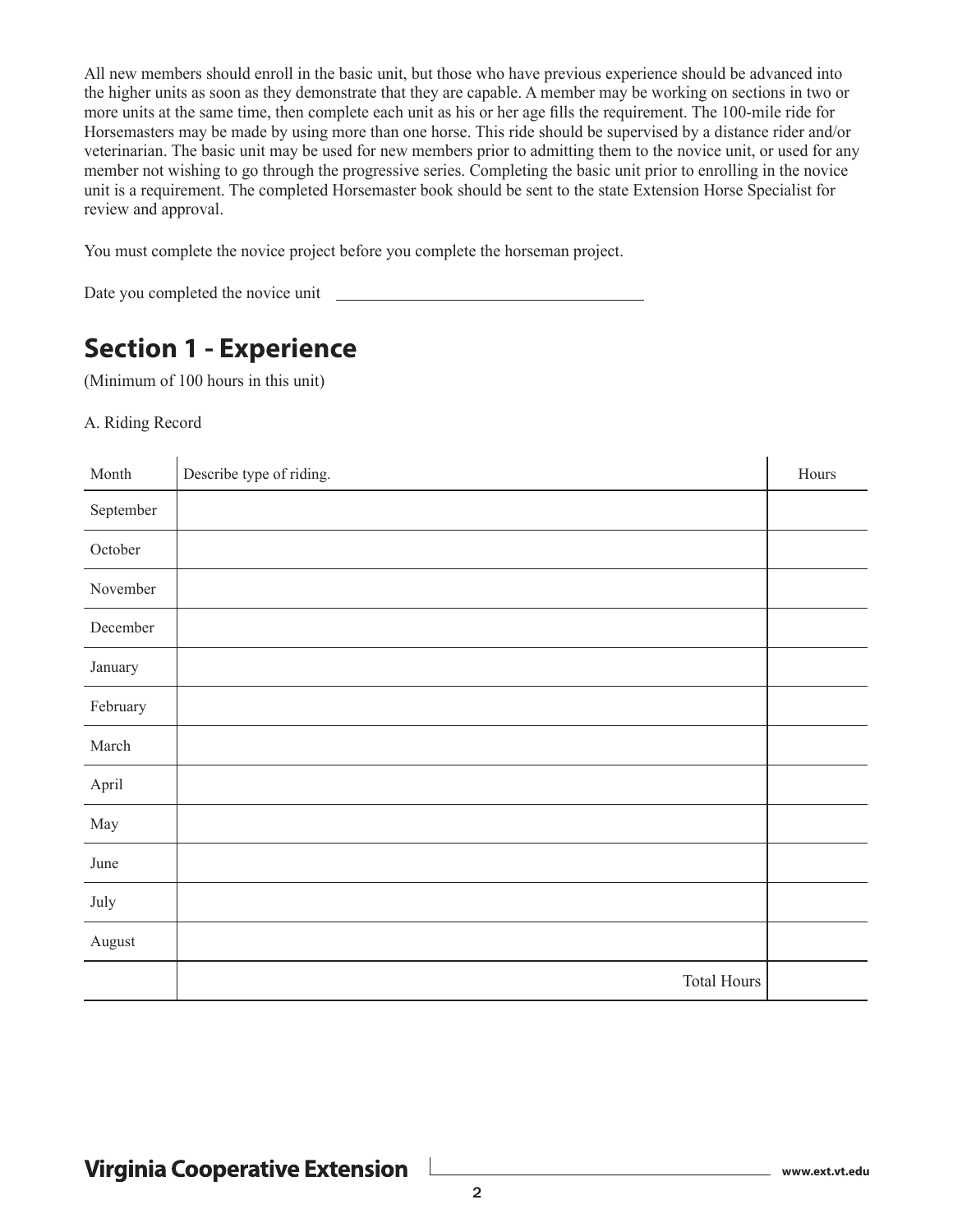B. Events Participated In (Minimum of any four of the following at any level) (Must include at least three events other than shows). Exhibitor in State 4-H, VHSA, AHSA or breed approved show; riding clinic; trail ride; hunt; combined training event; dressage competition; horse bowl contest; judging contest; fitting and showmanship class exhibitor; packing & camping trip.

| Date | Event | Location |
|------|-------|----------|
|      |       |          |
|      |       |          |
|      |       |          |
|      |       |          |
|      |       |          |
|      |       |          |

C. Events Attended (Minimum of any five of the following) - VHSA, AHSA or breed association approved show; horse auction sale; vaulting competition; combined training event; dressage competition; endurance ride; competitive ride; steeplechase meet; horse race; rodeo; polo match; pulling contest; roping contest; cutting contest; reining contest; handicapped riding program; driving event.

| Date | Event | Location |
|------|-------|----------|
|      |       |          |
|      |       |          |
|      |       |          |
|      |       |          |
|      |       |          |

D. Give the date on which you rode 25 miles (any type of ride).

Briefly describe how you prepared for this ride.

Briefly describe your route and the type of terrain over which you rode.

E. You must halter break a weanling or yearling horse. Briefly describe how this was accomplished.

### **Virginia Cooperative Extension**

**www.ext.vt.edu**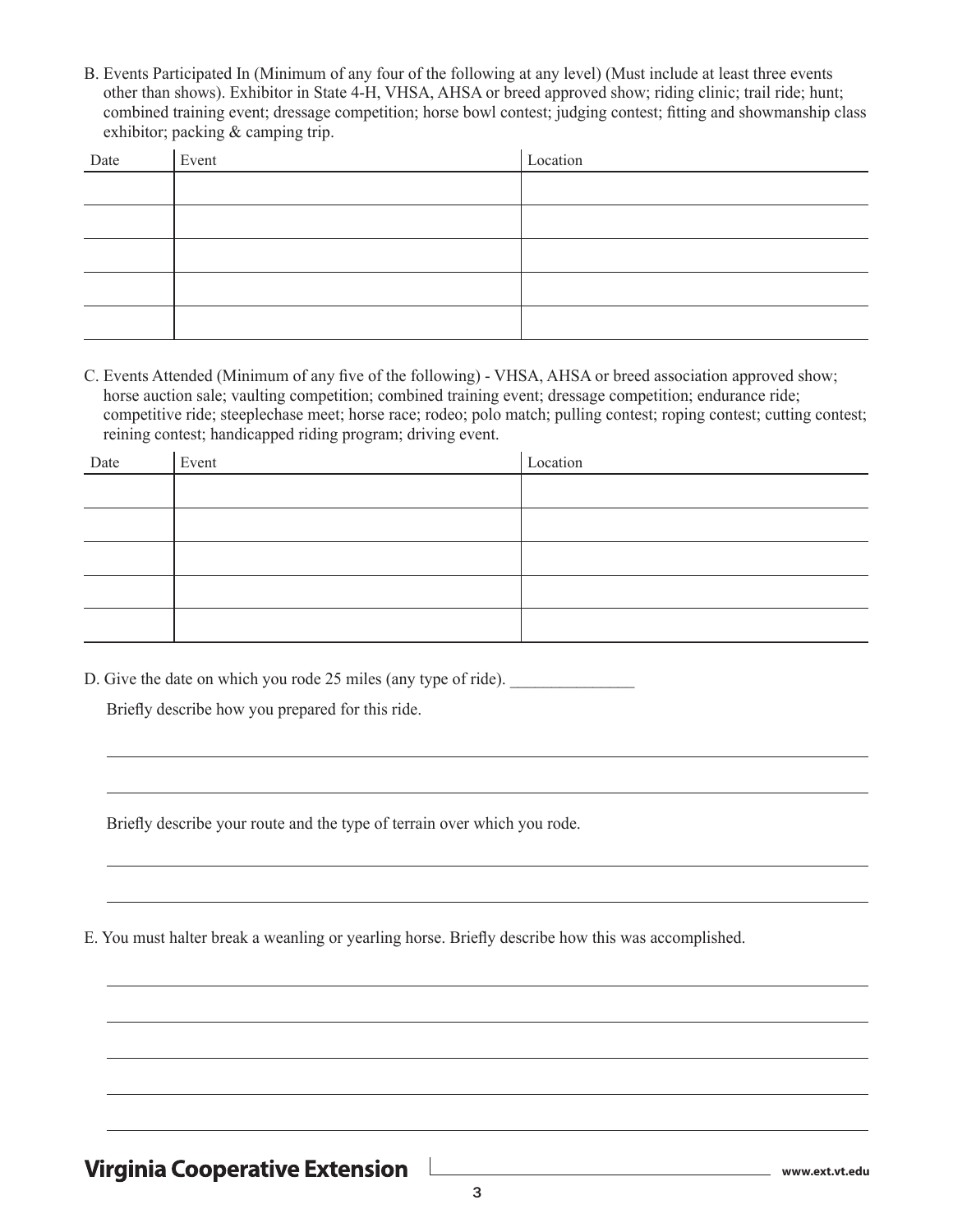| F. Do you regularly read at least one horse magazine? |  |  |  |  |  |  |  |  |  |  |  |  |
|-------------------------------------------------------|--|--|--|--|--|--|--|--|--|--|--|--|
|-------------------------------------------------------|--|--|--|--|--|--|--|--|--|--|--|--|

Name of magazine

G. Additional learning experiences in 4-H.

Give the date and location of a 4-H camp you attended (any type of camp).

Date: Location: Location:

List two demonstrations you presented at 4-H club meetings and the dates on which you presented them (one of these must be a horse demonstration).

and the control of the control of the control of the control of the control of the control of the control of the

Date Demonstration

List one or more 4-H projects you completed other than the 4-H horse projects.

Outline at least one community service project you and your 4-H club did to help people.

H. List or discuss horse protection and humane programs.

**Virginia Cooperative Extension** 

**www.ext.vt.edu**

 $\overline{\phantom{0}}$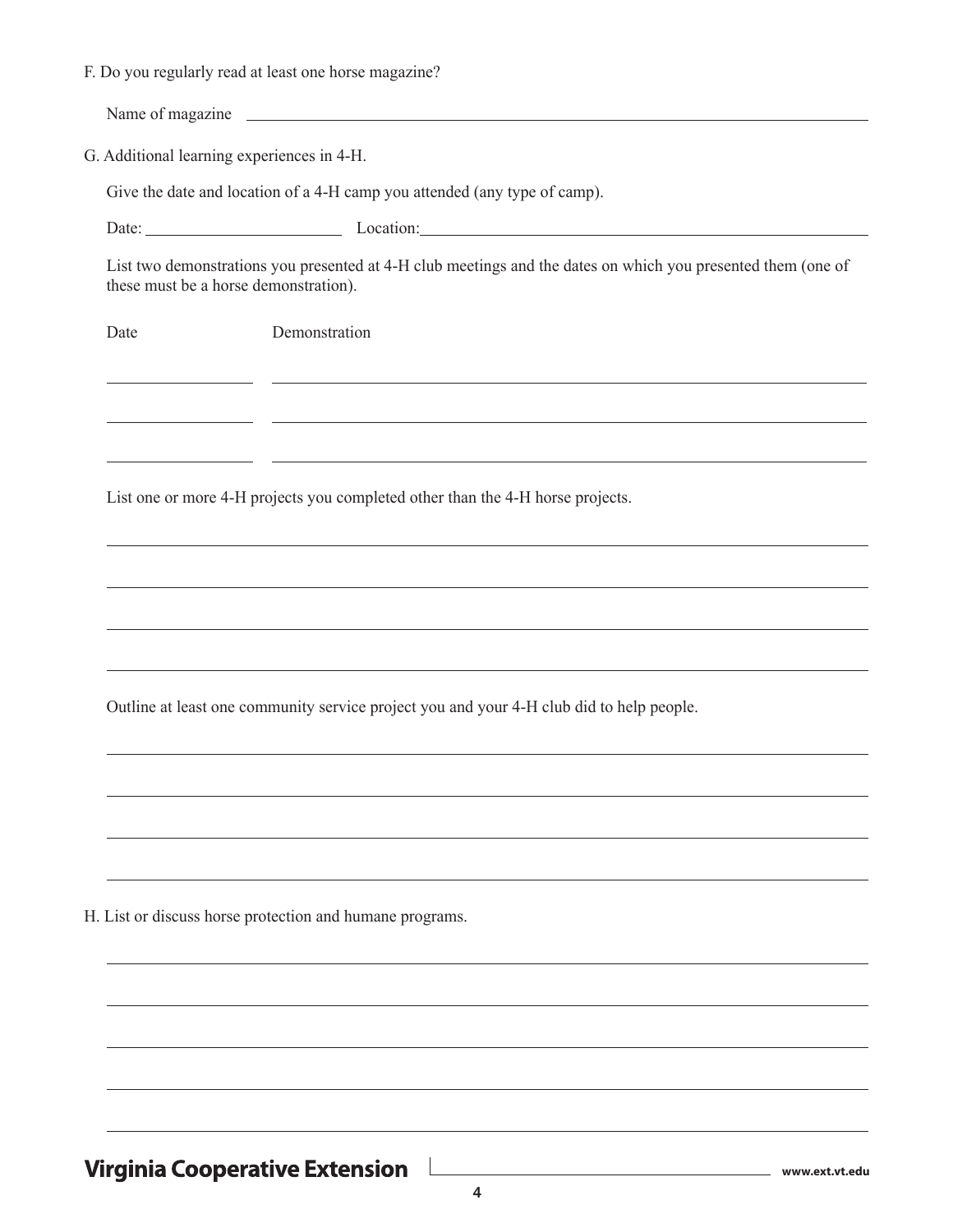### **Section 2 - Knowledge**

A. Trace or draw an outline of a horse and indicate and label at least 12 points of unsoundness.

B. Trace or draw a Western saddle and an English saddle and indicate and label the parts.

Virginia Cooperative Extension

**www.ext.vt.edu**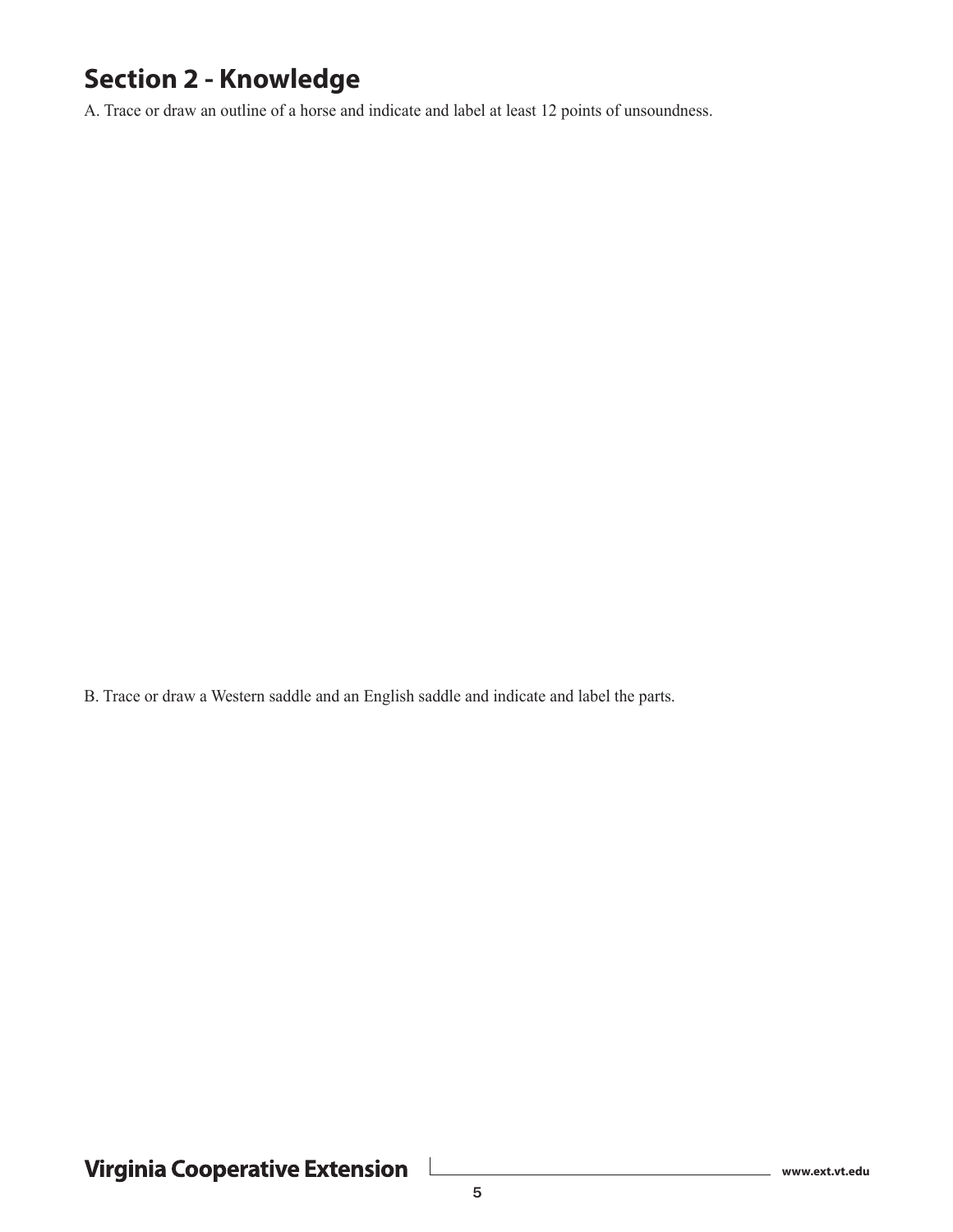C. Visit a feed store and record prices on the following:

| 100 lbs. oats                                           |                                                                                                                       |                                                                                                                      |
|---------------------------------------------------------|-----------------------------------------------------------------------------------------------------------------------|----------------------------------------------------------------------------------------------------------------------|
| 50 lbs. salt block                                      |                                                                                                                       |                                                                                                                      |
| 50 lbs. TM salt                                         | <u> 1989 - Johann Harry Harry Harry Harry Harry Harry Harry Harry Harry Harry Harry Harry Harry Harry Harry Harry</u> |                                                                                                                      |
|                                                         |                                                                                                                       |                                                                                                                      |
| D. Actually weigh and record the following:             |                                                                                                                       |                                                                                                                      |
| 1 Gallon horse feed (any kind) ___________________ lbs. |                                                                                                                       |                                                                                                                      |
| 1 Gallon of Oats                                        | $\frac{\ }{\ }$ lbs.                                                                                                  |                                                                                                                      |
| 1 Bale of Hay                                           | $\frac{1}{100}$ lbs.                                                                                                  |                                                                                                                      |
|                                                         |                                                                                                                       | How many bales of this hay would it take to make one ton of hay?                                                     |
| E. List the characteristics of good hay and poor hay.   |                                                                                                                       |                                                                                                                      |
| Good Hay                                                |                                                                                                                       | Poor Hay                                                                                                             |
|                                                         |                                                                                                                       | <u> 1990 - Johann Stoff, amerikansk politik (f. 1980)</u>                                                            |
|                                                         |                                                                                                                       | <u> 1989 - Andrea Santa Andrea Andrea Andrea Andrea Andrea Andrea Andrea Andrea Andrea Andrea Andrea Andrea Andr</u> |
|                                                         |                                                                                                                       | <u> 1990 - Andrea Santana, amerikana amerikana politika (h. 1989).</u>                                               |
|                                                         |                                                                                                                       | <u> 1989 - Johann Stoff, amerikansk politiker (* 1908)</u>                                                           |
|                                                         | <u> 1989 - Johann Stein, mars an deus an deus Amerikaanse komme van de Fryske komme en oantale</u>                    |                                                                                                                      |
|                                                         |                                                                                                                       |                                                                                                                      |

F. Diagram the life cycle of one of the internal parasites of the horse.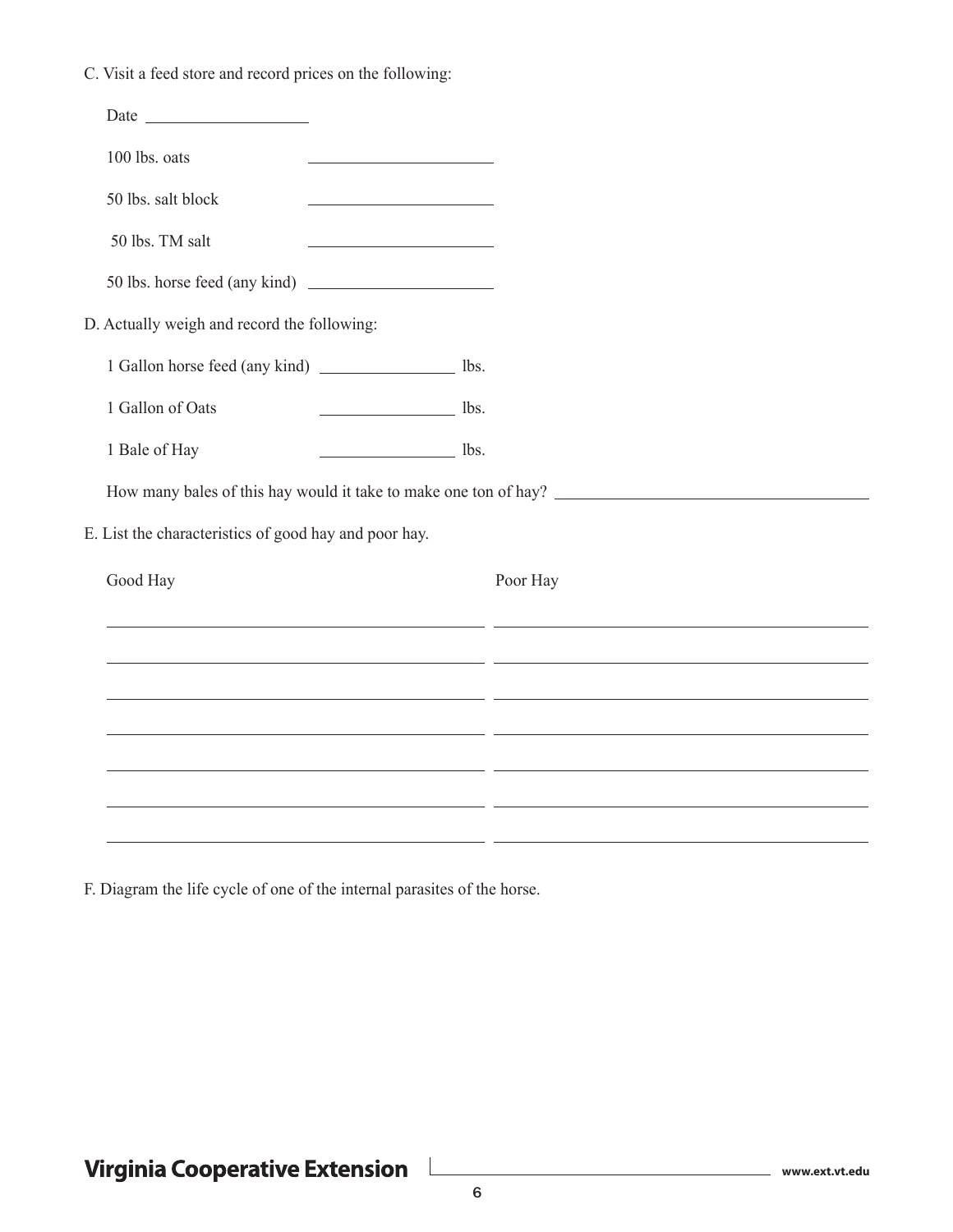G. Briefly discuss the causes, symptoms, and treatment or control of the following diseases.

| Equine Infectious Anemia 2008                                                    |
|----------------------------------------------------------------------------------|
|                                                                                  |
| ,我们也不会有什么。""我们的人,我们也不会有什么?""我们的人,我们也不会有什么?""我们的人,我们也不会有什么?""我们的人,我们也不会有什么?""我们的人 |
|                                                                                  |
|                                                                                  |
|                                                                                  |
|                                                                                  |
|                                                                                  |
|                                                                                  |
|                                                                                  |
|                                                                                  |
|                                                                                  |
| ,我们也不会有什么。""我们的人,我们也不会有什么?""我们的人,我们也不会有什么?""我们的人,我们也不会有什么?""我们的人,我们也不会有什么?""我们的人 |
| List at least four additional common ailments, symptoms and treatments:          |
|                                                                                  |
|                                                                                  |
|                                                                                  |
|                                                                                  |
| 2.                                                                               |
|                                                                                  |
|                                                                                  |
|                                                                                  |
| $\frac{1}{2}$                                                                    |
|                                                                                  |
|                                                                                  |
|                                                                                  |
| 4. $\overline{\phantom{a}}$                                                      |
|                                                                                  |
|                                                                                  |
|                                                                                  |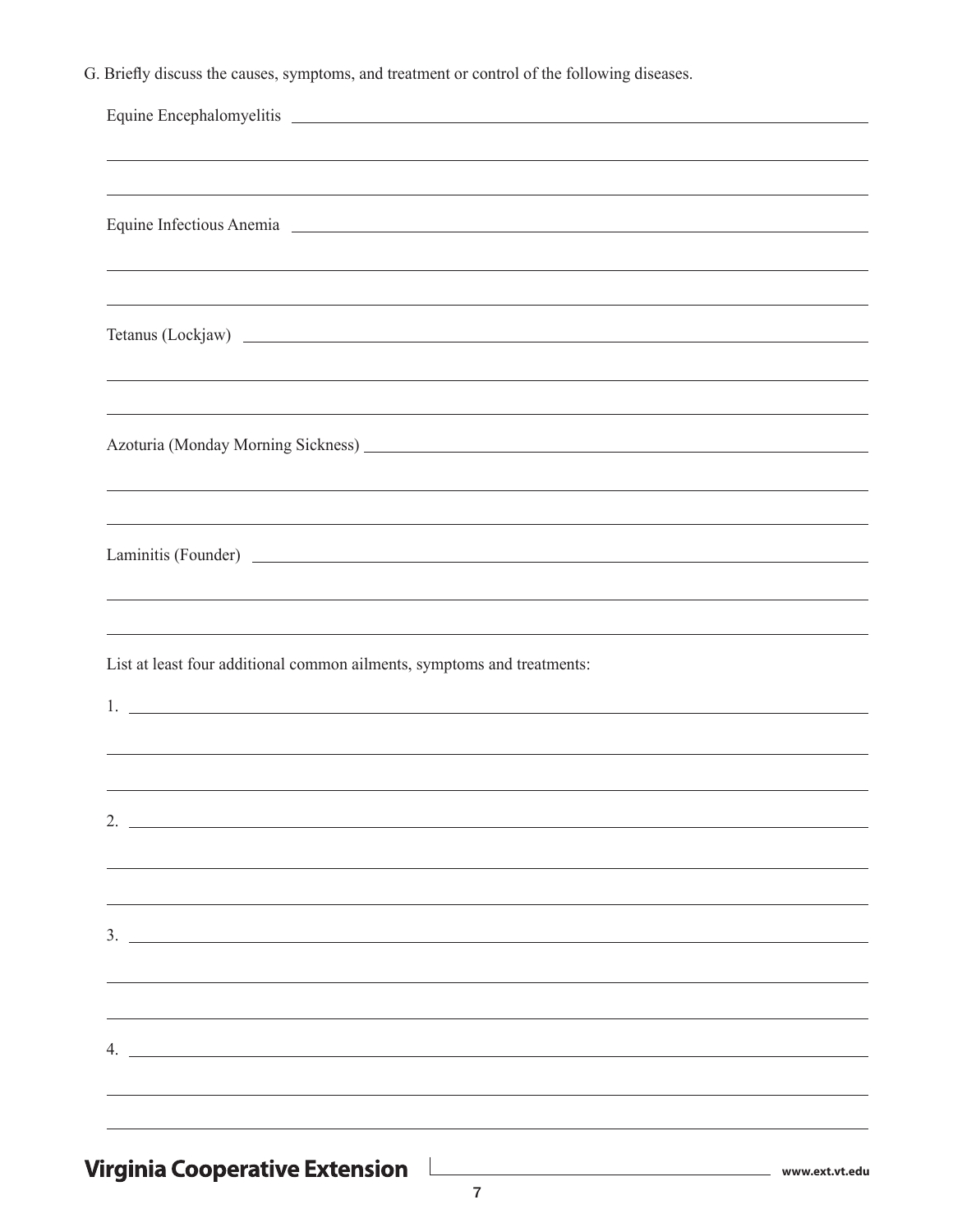H. List the % feed composition for the following feeds.

|                                                                                     | <b>TDN</b>                   | % Digestible Protein                                                                                                                                                                                                                 |          | Calcium<br>grams per lb. | Phosphorus<br>grams per lb. |
|-------------------------------------------------------------------------------------|------------------------------|--------------------------------------------------------------------------------------------------------------------------------------------------------------------------------------------------------------------------------------|----------|--------------------------|-----------------------------|
| Corn                                                                                |                              | <u> 1999 - Johann Stoff, amerikansk politiker (* 1908)</u>                                                                                                                                                                           |          |                          |                             |
| Oats                                                                                |                              | <u> 1990 - Jan James James Barnett, amerikansk politiker (d. 1980)</u>                                                                                                                                                               |          |                          |                             |
| Soybean Oil Meal                                                                    |                              | <u> 1999 - Johann Johann Harry Harry Harry Harry Harry Harry Harry Harry Harry Harry Harry Harry Harry Harry Harry Harry Harry Harry Harry Harry Harry Harry Harry Harry Harry Harry Harry Harry Harry Harry Harry Harry Harry H</u> |          |                          |                             |
| <b>Linseed Meal</b>                                                                 |                              | <u> 1999 - Jan James James Sandar (h. 1989).</u>                                                                                                                                                                                     |          |                          |                             |
| Alfalfa Hay                                                                         |                              | <u> 1999 - Jan James James (f. 1989)</u>                                                                                                                                                                                             |          |                          |                             |
| I. List the daily nutrient requirements for the following horses:                   |                              |                                                                                                                                                                                                                                      |          |                          |                             |
|                                                                                     | Daily Feed Per<br>Horse lbs. | Digestible<br>Protein lbs.                                                                                                                                                                                                           | TDN lbs. | Calcium grams            | Phosphorus<br>grams         |
| Weanling                                                                            |                              | <u> 1999 - Jan James James, president amerikan (h. 1989).</u>                                                                                                                                                                        |          |                          |                             |
| Yearling<br>1000 lb. horse-medium<br>work                                           |                              |                                                                                                                                                                                                                                      |          |                          |                             |
| 1000 lb. lactating mare                                                             |                              | <u> 1999 - Jan James James, filozof de la provincia de la provincia de la provincia de la provincia de la provinci</u>                                                                                                               |          |                          |                             |
| J. How many teeth does a male horse have?<br>A Female horse?<br>A Female horse?     |                              |                                                                                                                                                                                                                                      |          |                          |                             |
| K. Give the normal range in days for the gestation period of a mare.                |                              |                                                                                                                                                                                                                                      |          |                          |                             |
|                                                                                     |                              |                                                                                                                                                                                                                                      |          |                          |                             |
| M. Briefly relate the origin of the horse and its re-introduction to North America. |                              |                                                                                                                                                                                                                                      |          |                          |                             |
|                                                                                     |                              |                                                                                                                                                                                                                                      |          |                          |                             |
|                                                                                     |                              |                                                                                                                                                                                                                                      |          |                          |                             |
|                                                                                     |                              |                                                                                                                                                                                                                                      |          |                          |                             |
|                                                                                     |                              |                                                                                                                                                                                                                                      |          |                          |                             |
|                                                                                     |                              |                                                                                                                                                                                                                                      |          |                          |                             |
|                                                                                     |                              |                                                                                                                                                                                                                                      |          |                          |                             |
|                                                                                     |                              |                                                                                                                                                                                                                                      |          |                          |                             |
|                                                                                     |                              |                                                                                                                                                                                                                                      |          |                          |                             |
|                                                                                     |                              |                                                                                                                                                                                                                                      |          |                          |                             |
| 2.                                                                                  |                              |                                                                                                                                                                                                                                      |          |                          |                             |

Virginia Cooperative Extension

**www.ext.vt.edu**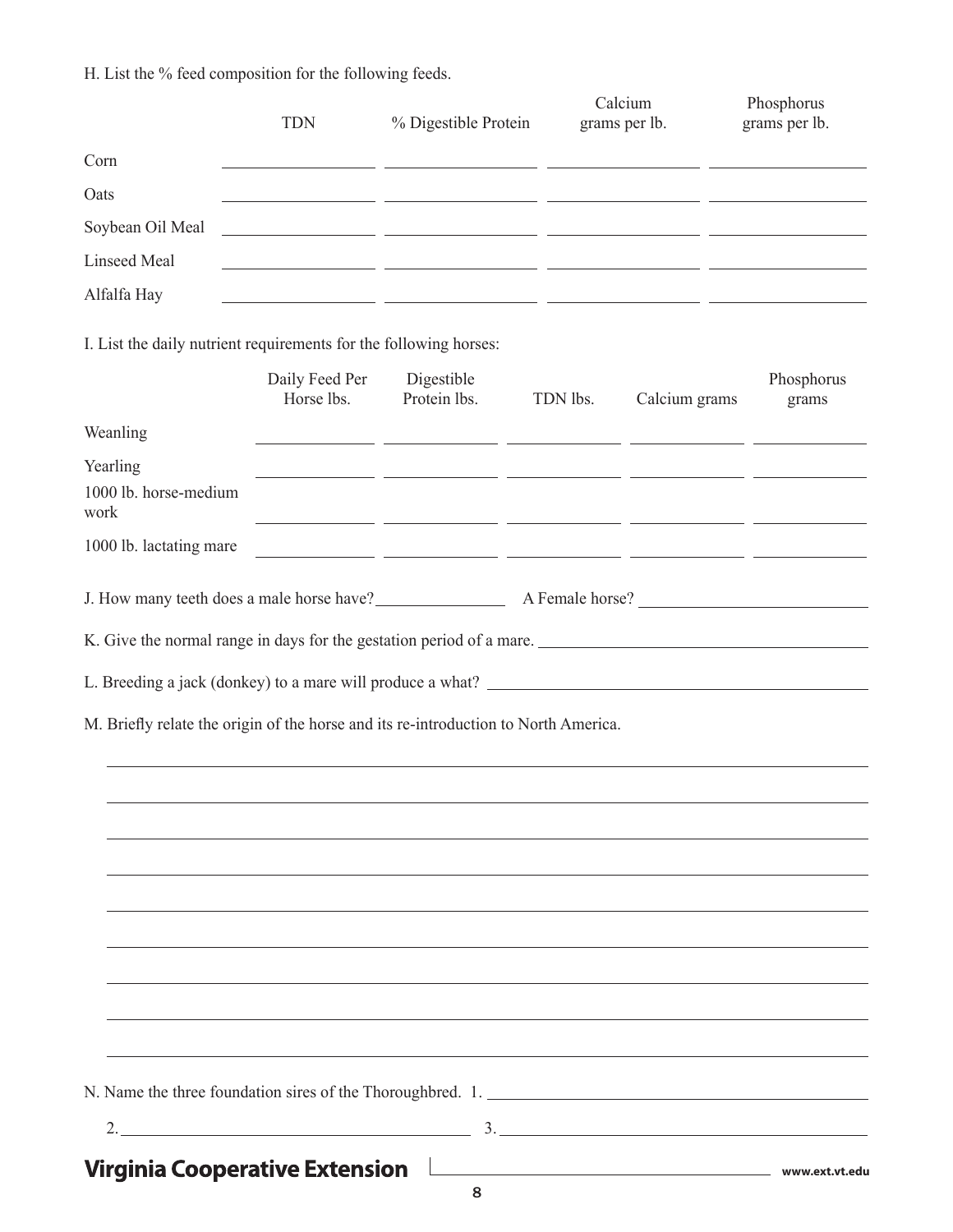O. State the characteristics of any one breed of horse that originated in the US.

| Distinguishing Characteristics: Lawrence and Characteristics: Lawrence and Characteristics: Lawrence and Characteristics: Lawrence and Characteristics: Lawrence and Characteristics: Lawrence and Characteristics: Lawrence a |
|--------------------------------------------------------------------------------------------------------------------------------------------------------------------------------------------------------------------------------|
|                                                                                                                                                                                                                                |
|                                                                                                                                                                                                                                |
|                                                                                                                                                                                                                                |
|                                                                                                                                                                                                                                |
| ,我们也不能会在这里,我们也不能会在这里,我们也不能会在这里,我们也不能会在这里,我们也不能会在这里,我们也不能会在这里,我们也不能会不能会不能会。""我们,我                                                                                                                                               |
|                                                                                                                                                                                                                                |
|                                                                                                                                                                                                                                |

P. Draw and discuss an ideal complete trail plan for your county or city.

 $\overline{\phantom{a}}$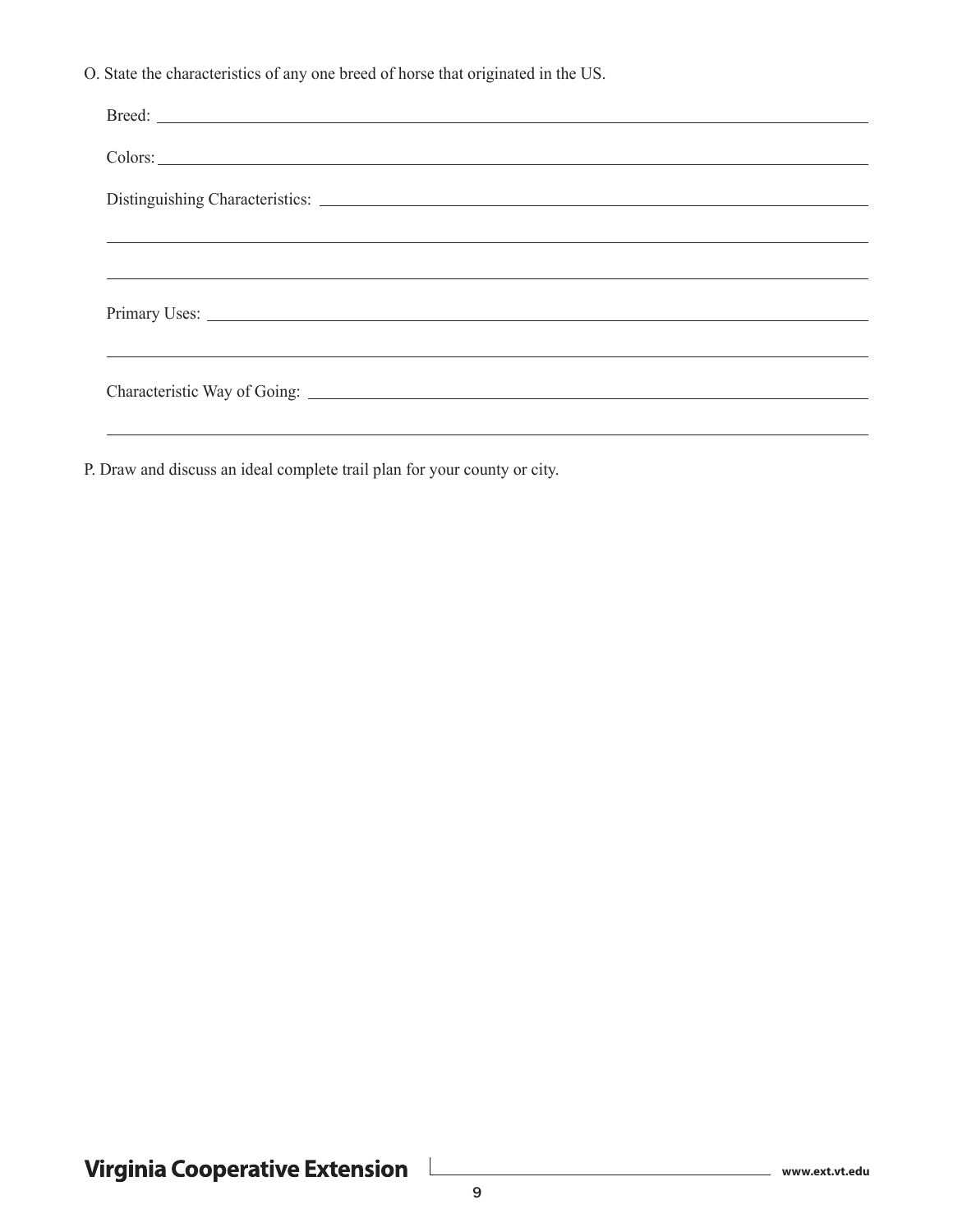| Q. Discuss any one phase of the following horse business concerns: Law, insurance, marketing, farm records, budget |  |  |  |  |  |
|--------------------------------------------------------------------------------------------------------------------|--|--|--|--|--|
| or finance.                                                                                                        |  |  |  |  |  |

R. Draw or trace the teeth of the horse primarily to indicate at least four different age groups by teeth (label).

S. List several external parasites of the horse.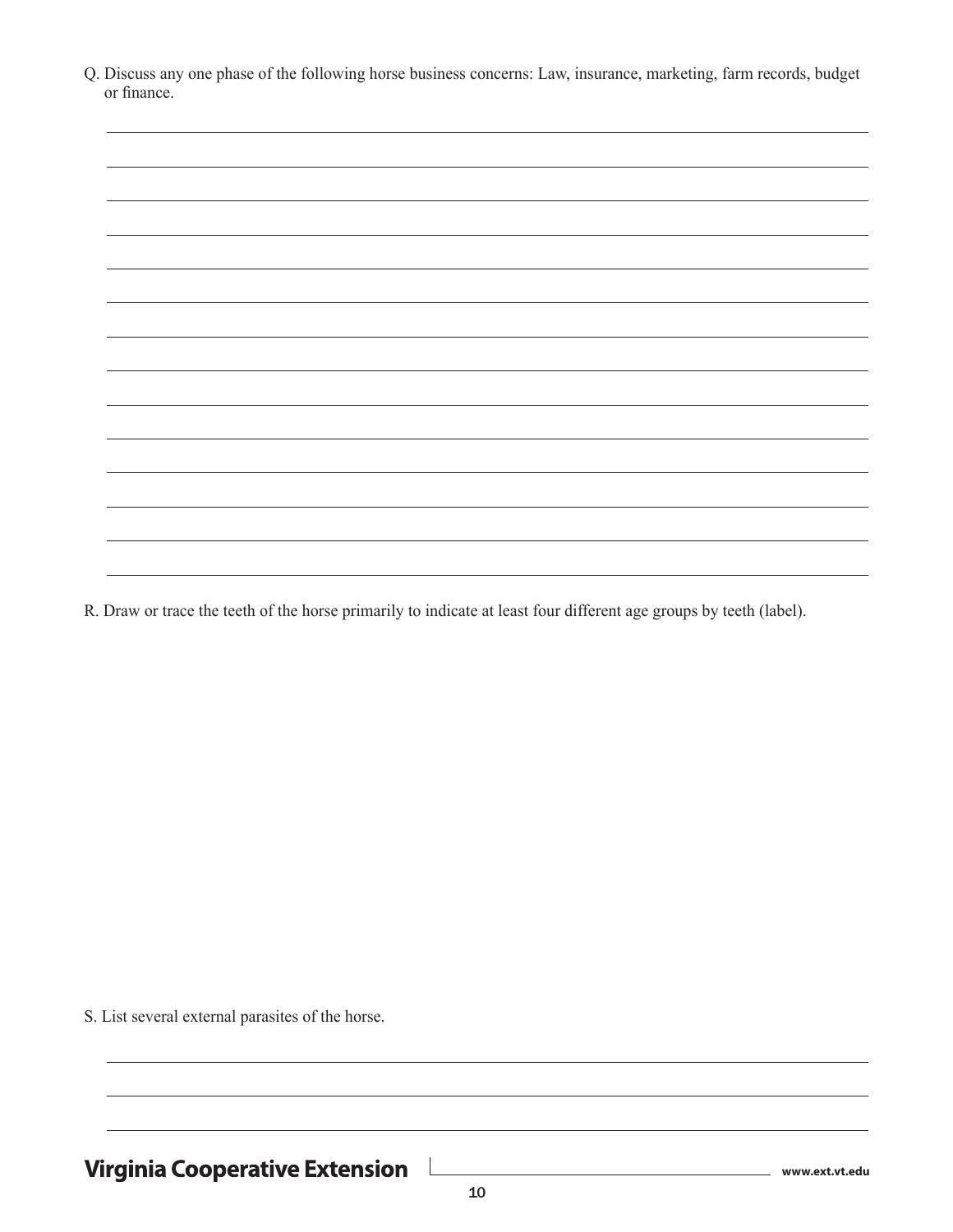## **Section 3 - Dismounted Abilities**

Give the date on which you properly demonstrated the following dismounted abilities to a designated inspector or leader: (Must do at least ten of the following; additional tests may also be added).

|                                                                           | Date | Signature of Leader                                                                                                   |
|---------------------------------------------------------------------------|------|-----------------------------------------------------------------------------------------------------------------------|
| 1. Restrain a horse with a twitch                                         |      |                                                                                                                       |
| 2. Clip a horse                                                           |      |                                                                                                                       |
| 3. Wash a horse                                                           |      |                                                                                                                       |
| 4. Remove a shoe (Expert to supervise)                                    |      |                                                                                                                       |
| 5. Trim a hoof (Expert to supervise)                                      |      |                                                                                                                       |
| 6. Take a horse's temperature                                             |      |                                                                                                                       |
| 7. Take a horse's pulse and respiration                                   |      |                                                                                                                       |
| 8. Longe a horse at the trot and canter                                   |      |                                                                                                                       |
| 9. Load and unload a horse in a trailer or van                            |      | <u> 1990 - Johann Johann Stoff, deutscher Stoffen und der Stoffen und der Stoffen und der Stoffen und der Stoffen</u> |
| 10. Disassemble a bridle, clean and reassemble,<br>name all of the parts  |      |                                                                                                                       |
| 11. Recognize, name and state the use of six<br>essential farrier's tools |      |                                                                                                                       |
| 12. Thin a mane and a tail                                                |      |                                                                                                                       |
| 13. Braid a mane                                                          |      |                                                                                                                       |
| 14. Braid a tail                                                          |      |                                                                                                                       |
| 15. Treat a wound                                                         |      |                                                                                                                       |
| 16. Bandage or wrap legs and tail                                         |      |                                                                                                                       |
| 17. Place a blanket or a sheet on a horse                                 |      |                                                                                                                       |
|                                                                           |      |                                                                                                                       |
|                                                                           |      |                                                                                                                       |
|                                                                           |      |                                                                                                                       |

### **Section 4 - Mounted Abilities**

Give the date on which you properly demonstrated the following mounted abilities to a designated inspector or leader: (Must do at least ten of the following plus at least five to be prescribed by the leader per breed type and style of riding).

|                                                                         | Date | Signature of Leader                                                                                                   |
|-------------------------------------------------------------------------|------|-----------------------------------------------------------------------------------------------------------------------|
| 1. Left lead canter from the halt                                       |      |                                                                                                                       |
| 2. Right lead canter from the halt                                      |      |                                                                                                                       |
| 3. Canter a figure eight, dropping to a trot for<br>the change of leads |      |                                                                                                                       |
| 4. Gallop in a straight line, halt at a designated point                |      |                                                                                                                       |
| 5. Open and close a gate, mounted                                       |      |                                                                                                                       |
| 6. Ride along and across a highway or street                            |      |                                                                                                                       |
| 7. Negotiate a moderate "slide"                                         |      |                                                                                                                       |
| 8. Ford a stream                                                        |      |                                                                                                                       |
| 9. Maintain a hand gallop                                               |      |                                                                                                                       |
| 10. Jump obstacle - 2'3" high                                           |      |                                                                                                                       |
| 11. Demonstrate a "freewalk" on light contact                           |      |                                                                                                                       |
| 12. Extend and collect at the trot or jog                               |      |                                                                                                                       |
| 13. Put on a raincoat while mounted                                     |      |                                                                                                                       |
| 14. Canter small circle; both directions                                |      |                                                                                                                       |
| 15. Mount and dismount, without untracking the horse                    |      | <u> 1989 - Johann Johann Stoff, deutscher Stoff, der Stoff, der Stoff, der Stoff, der Stoff, der Stoff, der Stoff</u> |
| <b>Virginia Cooperative Extension</b>                                   |      | www.ext.vt.edu                                                                                                        |